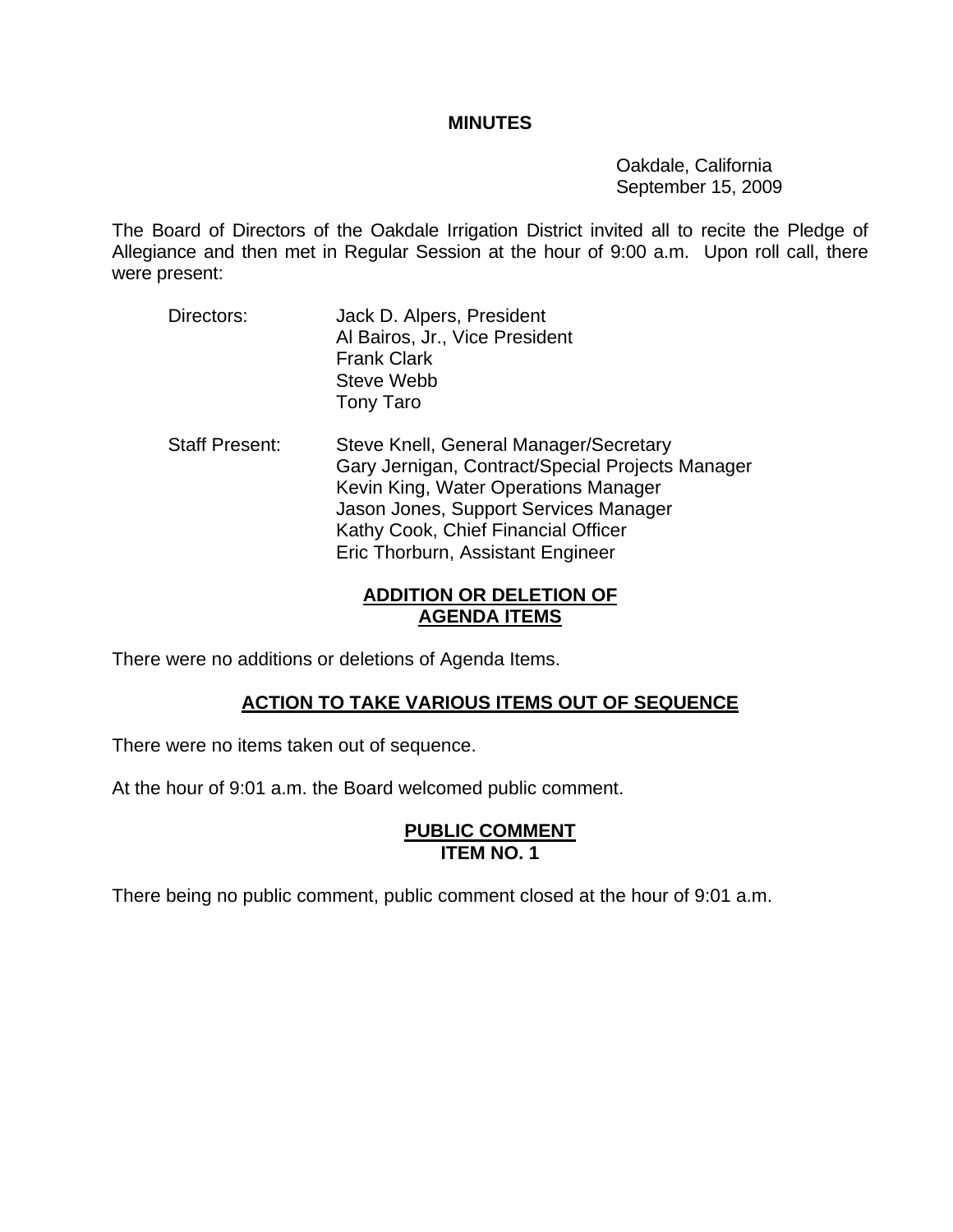# **CONSENT ITEMS ITEM NOS. 2, 3, 4, 5, 6, 7, 8**

#### **ITEM NO. 2 APPROVE THE BOARD OF DIRECTORS' MINUTES OF THE REGULAR MEETING OF SEPTEMBER 1, 2009 AND RESOLUTION NO. 2009-49, 2009-50, AND 2009-51**

A motion was made by Director Webb, seconded by Director Bairos, and unanimously supported to approve the Board of Directors' Minutes of the Regular Meeting of September 1, 2009 and Resolution No. 2009-49, 2009-50, and 2009-51.

#### **ITEM NO. 3 APPROVE THE OAKDALE IRRIGATION DISTRICT STATEMENT OF OBLIGATIONS**

A motion was made by Director Webb, seconded by Director Bairos, and unanimously supported to approve the Oakdale Irrigation District Statement of Obligations.

## **ITEM NO. 4 APPROVE IMPROVEMENT DISTRICT STATEMENT OF OBLIGATIONS**

A motion was made by Director Webb, seconded by Director Bairos, and unanimously supported to approve the Improvement District Statement of Obligations.

#### **ITEM NO. 5 APPROVE THE TREASURER AND CHIEF FINANCIAL OFFICER'S REPORT FOR THE MONTH ENDING AUGUST 31, 2009**

A motion was made by Director Webb, seconded by Director Bairos, and unanimously supported to approve the Treasurer and Chief Financial Officer's Report for the month ending August 31, 2009.

## **ITEM NO. 6 APPROVE GENERAL SERVICES AGREEMENTS FOR VARIOUS VENDORS AND CONTRACTORS**

A motion was made by Director Webb, seconded by Director Bairos, and unanimously supported to approve the General Services Agreements for Various Vendors and Contractors (Farwest Safety, Inc., Modesto Industrial Electric Company, dba Industrial Electric Co., Chambers Transport, Black Diamond Aggregates, Far West Laboratories, Inc., Dentoni's Welding Works, Inc., Rivera & Son Earth Moving and Grading, Inc., Allen A. Waggoner Construction, Inc., Don's Mobile Glass, Inc., Valley Air Conditioning and Engineering, Inc., and Air & Lube Systems of Sacramento).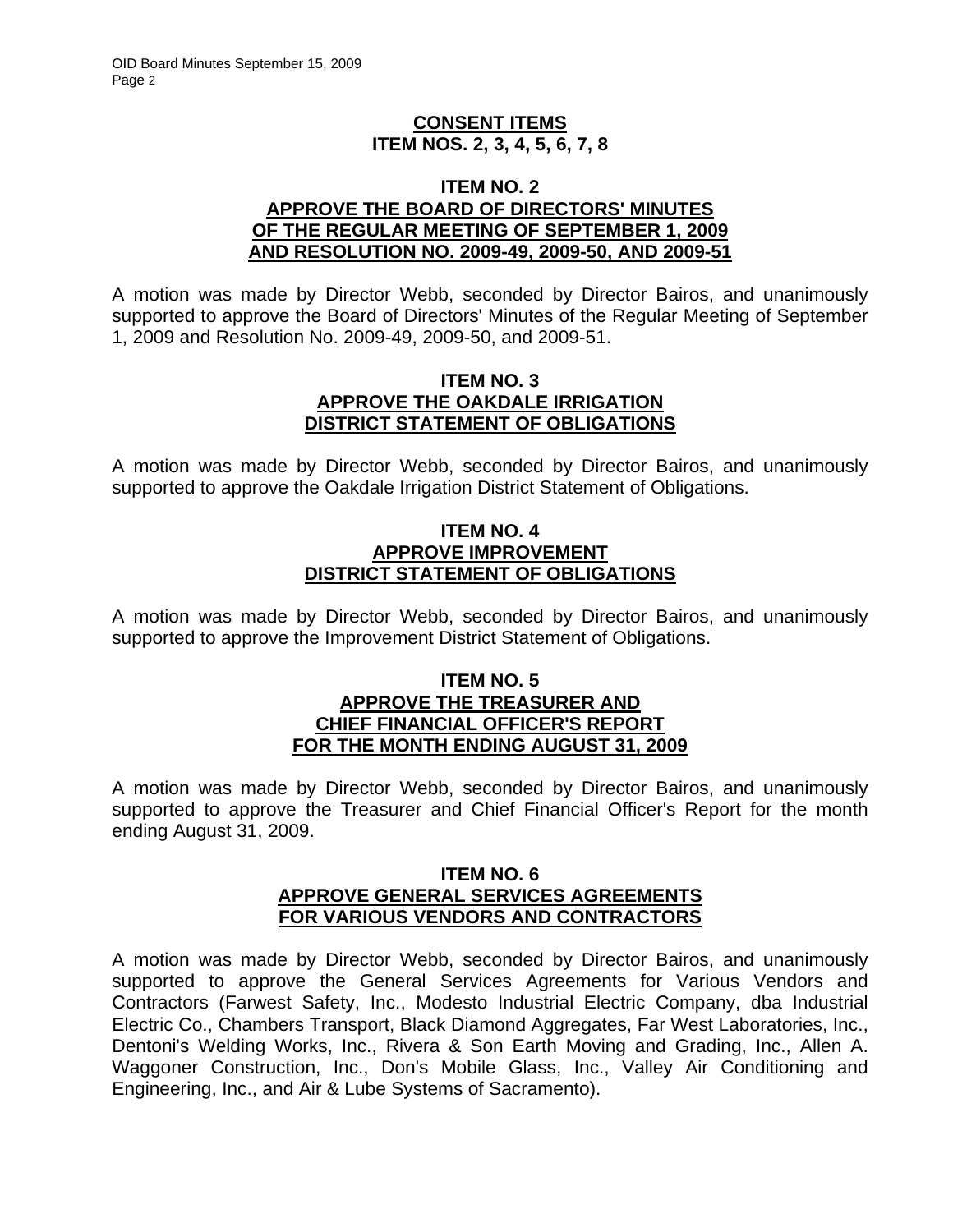#### **ITEM NO. 7 APPROVE ABANDONMENT OF A PORTION OF THE SOUTH LATERAL (APN: 015-003-004 – V. A. RODDEN)**

A motion was made by Director Webb, seconded by Director Bairos, and unanimously supported to approve abandonment of a portion of the South Lateral (APN: 015-003-004 – V. A. Rodden).

#### **ITEM NO. 8 APPROVE QUITCLAIM OF SOUTH LATERAL RIGHT OF WAY EASEMENT (APN: 015-003-004 – V. A. RODDEN)**

A motion was made by Director Webb, seconded by Director Bairos, and unanimously supported to approve the Quitclaim of South Lateral right of way easement (APN: 015-003- 004 – V. A. Rodden).

# **ACTION CALENDAR ITEMS NOS. 9, 10, 11, 12**

## **ITEM NO. 9 REVIEW AND TAKE POSSIBLE ACTION ON AWARD OF BID TO THE LOWEST QUALIFIED BIDDER FOR THE CASHMAN DAM REHABILITATION PROJECT**

Staff solicited bids for the Cashman Dam Rehabilitation Project from sixteen (16) contractors who attended the mandatory Pre-Bid meeting. Bids were received on September 10, 2009 from eight (8) contractors. The lowest qualified bidder was TCB Industrial of Modesto, CA with a Base Bid of \$532,507.00 with an Additive Bid of \$31,894 for a Bid Award Total of \$564,401.00. However, this project has been awarded a USBR Challenge Grant of \$300,000.00 and still needs one final review by the USBR before the Notice of Award can be issued.

On September 22, 2009, the USBR will review the project site to determine if the project is Categorically Exempt under NEPA and will not have any ESA impacts. If USBR determines the project is Categorically Exempt under NEPA and there are no ESA impacts, the project can be awarded to TCB Industrial. The Notice of Award will be issued on September 23, 2009.

The Staff recommendation is to award the Cashman Dam Rehab Project to TCB Industrial in the amount of \$564,401.00 contingent upon USBR's review on September 22, 2009.

The Engineer's Estimate for the Cashman Dam Rehabilitation Project is \$866,800.

A motion was made by Director Webb, seconded by Director Taro, and unanimously supported to award the bid to the lowest qualified bidder, TCB Industrial, in the amount of \$564,401 regardless of whether or not the USBR Challenge Grant is awarded to the District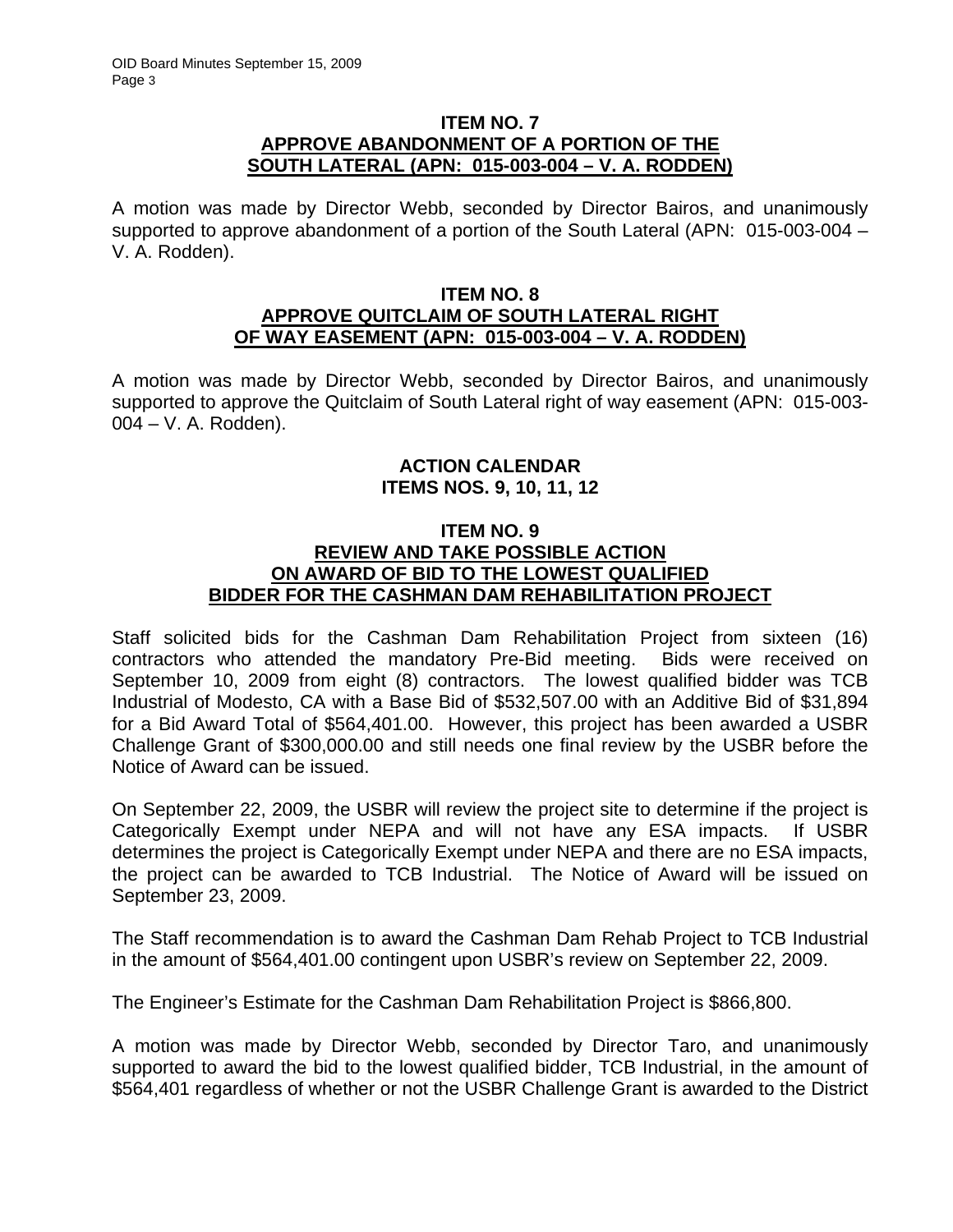and to authorize the General Manager to execute any subsequent Change Orders associated with this project.

#### **ITEM NO. 10 REVIEW AND TAKE POSSIBLE ACTION ON ENDING THE 2009 WATER SEASON AND BEGINNING THE 2010 WATER SEASON**

The 2009 Irrigation Season will end on September  $30<sup>th</sup>$ , on the  $14<sup>th</sup>$  day of Rotation 16. The end of the irrigation season ends OID's water availability for 2009 and all waters delivered after September  $30<sup>th</sup>$  are charged to OID's 2010 water usage. This item is on the agenda for the Board to either approve the use of water in October or not. If an additional rotation is offered, all users would be offered an opportunity to take one more irrigation, thereby ending Rotation No. 1 at midnight on October  $10<sup>th</sup>$  (10-day rotation).

A motion was made by Director Clark, seconded by Director Taro, and unanimously supported to end the 2009 Irrigation Season on September 30, 2009 and offer one 10-day rotation thereby ending Rotation No. 1 of the 2010 Irrigation Season at midnight on October 10, 2009

## **ITEM NO. 11 REVIEW AND TAKE POSSIBLE ACTION ON ALLOCATION OF REMAINING WATER TRANSFER REVENUES**

The water transfer to the SLDMWA resulted in a \$5 million one-time revenue in 2009. At the last August 18, 2009 Board Meeting the Board approved a one-time rebate to landowners in an amount equal to their 2010 water charges and referred the designation of the remainder of the water transfer revenues to the Finance Committee for a recommendation.

The Finance Committee and Staff met September 1, 2009 and recommended that the Board approve \$3.5 million of SLDMWA water transfer revenues be placed in the General Fund to offset the lower than expected power revenues from the Tri Dam Project, and to designate the remaining \$372,000 to the South Main Canal Tunnel Project Reserve Fund.

A motion was made by Director Webb, seconded by Director Bairos, and unanimously supported to allocate the remaining SLDMWA water transfer revenues as follows: \$3.5 million to the General Fund and the remaining \$372,000 to the South Main Canal Tunnel Project Reserve Fund.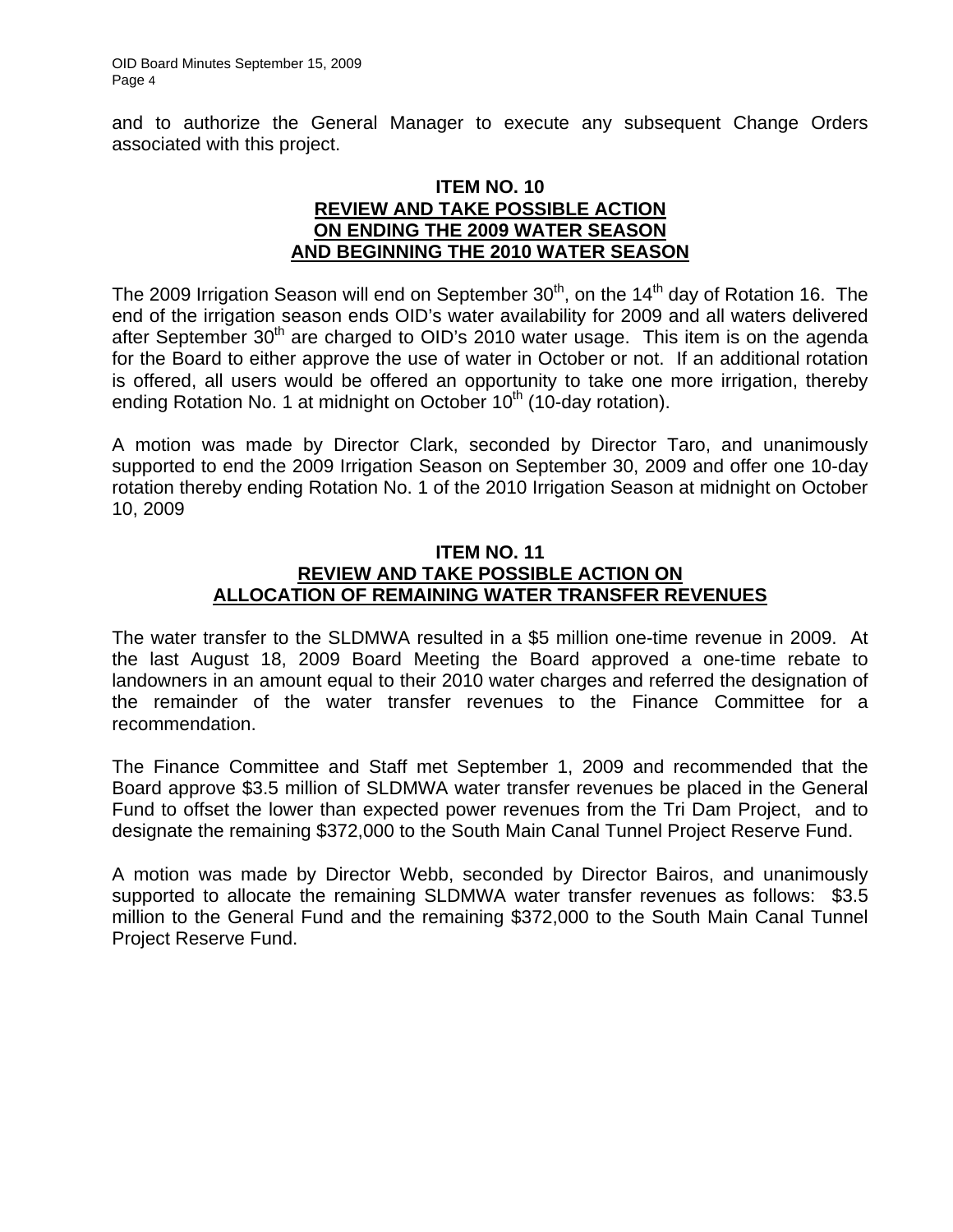#### **ITEM NO. 12 REVIEW AND TAKE POSSIBLE ACTION ON BOARD MEETING DATES IN DECEMBER**

The Board Meetings in December are scheduled for December  $1<sup>st</sup>$  and  $15<sup>th</sup>$ , 2009. Four (4) Directors and staff will be attending the ACWA 2009 Fall Conference in San Diego from December 1<sup>st</sup> through December 4<sup>th</sup>, 2009.

Therefore, this item is brought to the Board to make a decision regarding the Board Meetings in December. It is suggested that one Board Meeting be held for the month of December on December 15<sup>th</sup>, 2009.

Director Alpers requested that the Board not only discuss the Board Meetings in December, but include the Board Meetings in October and November as well. Director Alpers stated that he and Director Bairos would not be at the October 6, 2009 Board Meeting. The General Manager Steve Knell also stated that he would not be present.

The Board decided that based on the fact that Directors Alpers and Bairos and General Manager Knell would be absent, the October 6, 2009 Board Meeting will only have the essential items on its agenda and the October 20, 2009 Board would proceed as scheduled; the Board Meetings in November would be held on November 3 and 17, 2009 as scheduled; and there would only be one Board Meeting in December on December 15, 2009.

A motion was made by Director Webb, seconded by Director Alpers, and unanimously supported to have one Board Meeting for the month of December on December 15, 2009.

# **DISCUSSION ITEM NOS. 13**

## **ITEM NO. 13 DISCUSSION ON BUSINESS ITEMS AS THEY APPEAR ON THE TRI-DAM BOARD AGENDA FOR THURSDAY, SEPTEMBER 17, 2009 AT 9:00 A.M.**

This item is placed here for the Board to discuss Tri-Dam agenda items.

Director Webb stated that there needs to be a discussion on improvising a plan for the maintenance/repair/replacement of the power generators. Director Clark agreed with Director Webb's comment. He stated that some of the generators are thirty (30) years old and are ten (10) years past their life expectancy. There needs to be something in place to replace the generator before it stops working, not after.

General Manager Steve Knell stated that there is an item on the Tri-Dam Agenda for SSJID to move forward with submission of a grant for a stimulus bill for renewable energy projects.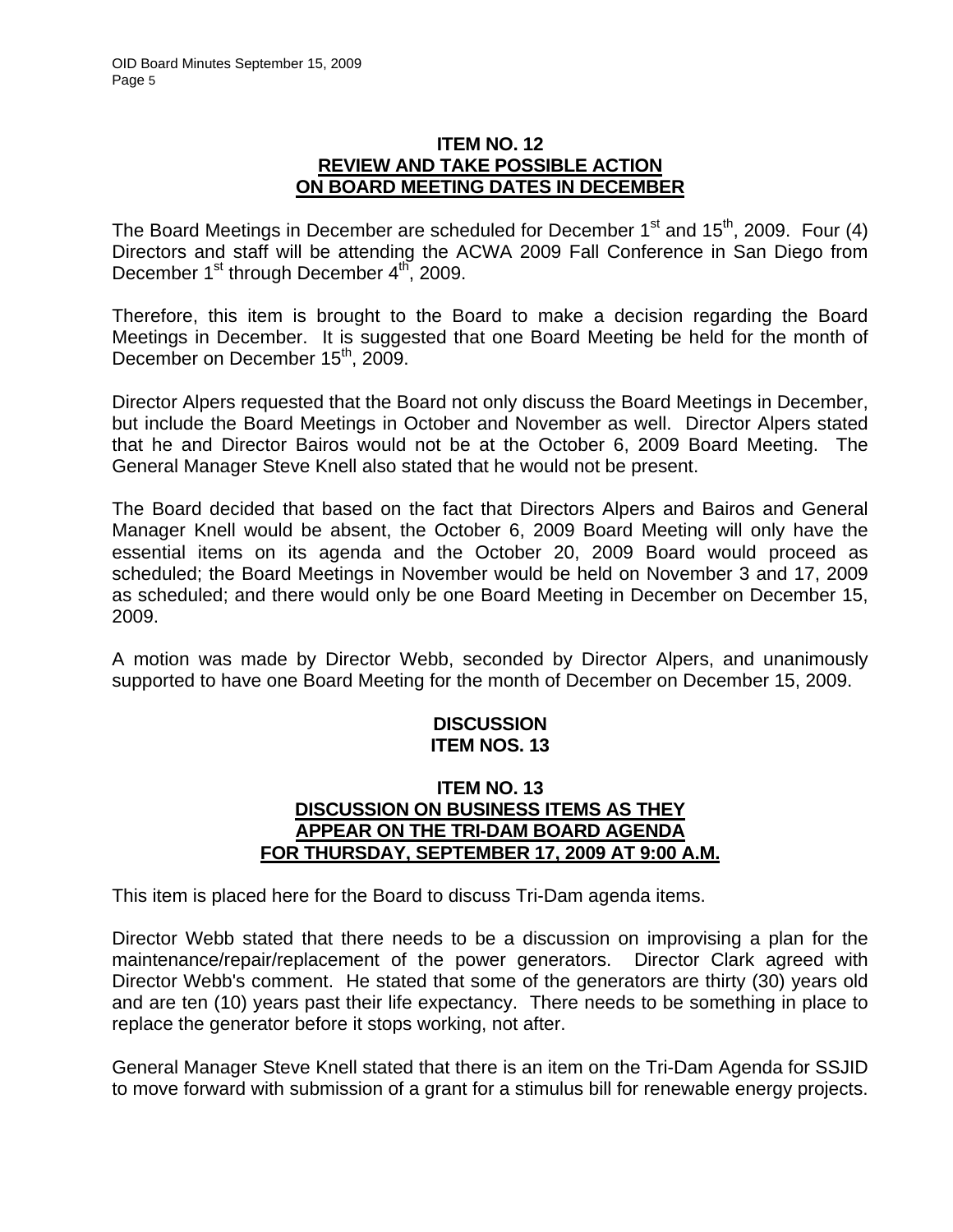OID Board Minutes September 15, 2009 Page 6

There are three projects to be included on the grant; one with Ripon, one with Manteca, and the generator at Tulloch. The General Manager Steve Knell said that the Tri-Dam Board needs to agree with the submission of this grant.

## **ITEM NO. 13 COMMUNICATIONS**

# A. **GENERAL MANAGERS REPORT**

# **Safety Activities**

1. 246 days without a lost time injury accident.

# **Administration Activities**

- 1. Attended SSJID Board meeting on submission of their LAFCO application for retail power. Very well done.
- 2. Oakdale Education Foundation Dinner is September  $12<sup>th</sup>$ .
- 3. Meeting with SEWD on September  $14<sup>th</sup>$ .
- 4. Donnells generator went down late last week.
- 5. Centennial celebration preparations are on-going.
- 6. Modesto Bee called on Valley Home director's race and activities background on the position.
- 7. Still reviewing options on RDA in Riverbank.
- 8. Mangente's unauthorized encroachment sent to Schrimp's office.
- 9. ACWA booth secured and display being prepared

# **Contract and Special Project Activities**

- 1. South Main Canal and Tunnel Projects Magorian Mine Services are preparing all submittals for review and approval by Condor. Magorian has contracted Giuliani & Kull to prepare the Storm Water Pollution Prevention Plan (SWPPP) for the project to be submitted on or before October 1, 2009. Magorian is finalizing the detail schedule for the work and will submit the week of September 7, 2009. Mobilization is scheduled to commence during the week of September 14, 2009 after Labor Day. Project access has been completed from Wilms Road to the 2<sup>nd</sup> Concrete Flume. Temporary fencing will commence on September 21, 2009 for the area between the Conlin and Wilms property. A revised preliminary construction schedule has been received indicating the Segment 1 work, Goodwin Dam to 2-Mile Bar, will complete on or about December 28, 2009 and Segment 2 work, Tunnel 7 to the  $2^{nd}$  Concrete Flume will complete on or about December 23, 2009.
- 2. 2-Mile Bar Tunnel (CEQA & Engineering) Condor continues to perform some preliminary engineering to support CH2MHILL on the CEQA evaluation for the 2-Mile Bar Tunnel. Met with the Conlins on Friday, September 4, 2009 to discuss access to their property for the CEQA survey. Conlins gave permission once OID provided a Certificate of Insurance with the Conlins (Marie Atherton Trust) as an Additional Insured. Access is needed to conduct the Survey prior to the end of September in order to get credit from The USFWS for possible CTS monitoring. Dave Giomi of Cogdill & Giomi Property Appraisers is performing the land appraisal for the Right-of-Way land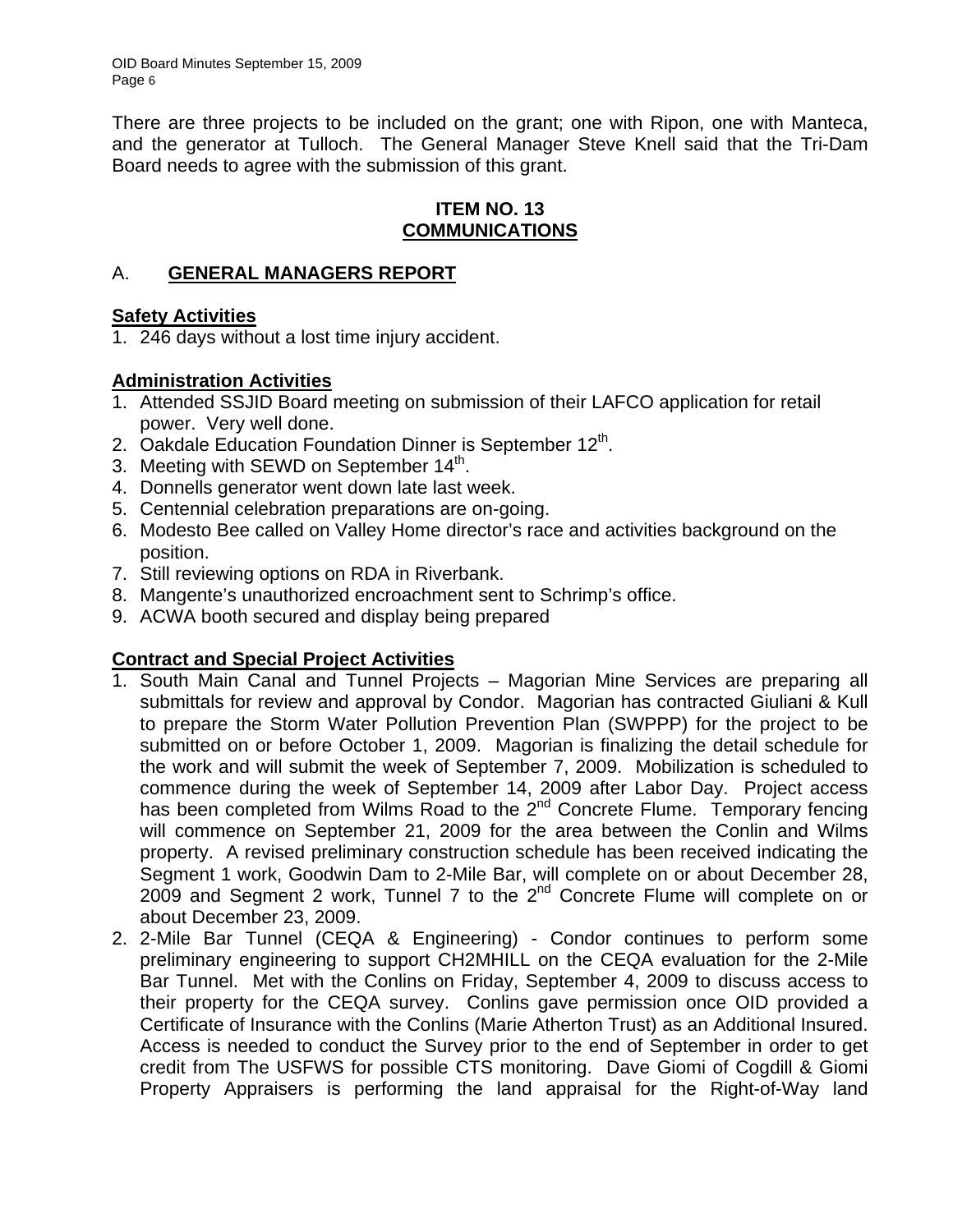acquisition. The land appraisal will be completed by October 1, 2009. Additional Landowner meetings are being scheduled.

- 3. North Side Regulating Reservoir W.C. Maloney, demo subcontractor, started the orchard removal on August 18, 2009 and completed on August 20, 2009. Foster & Sons started their mobilization on August 19, 2009 and commence grading operation on August 20, 2009. The scrappers, excavators and compactors arrived on August 20, 21, and 22, 2009 and set up and started clearing and grubbing on August 24, 2009. A full scale grading operation was started on August 25, 2009. Four (4) 637 scrappers with two (2) graders, three (3) water trucks are in constant operation stripping and moving dirt. Excellent progress has been achieved in the two weeks since Foster & Sons has been working. Office staff was taken on tours of the construction site.
- 4. Cashman Dam Rehabilitation Project Bid package sent out on August 18, 2009 to twelve (12) contractors. Eight (8) additional contractors have called and requested bid packages. A mandatory Pre-Bid meeting was conducted on August 27, 2009 with the contractors. Bids were due on September 10, 2009 with a Staff recommendation to the Board on September 15, 2009. Staff recommendation will be contingent upon the results of the USBR Challenge Grant meeting scheduled for September 22, 2009. If everything is acceptable from the USBR meeting, the Notice of Award will be issued either on September 22 or 23, 2009. The Notice to Proceed will be issued on or about October 1, 2009. Start of construction will be on or about October 15, 2009.
- 5. Contract Administration activities on issued contracts to be renewed and/or issued, Work Releases and Change Orders for all contracts.

# **Construction Activities**

- 1. Review of Job Set Up Forms
- 2. Various Landowner meetings regarding maintenance work. Conducting meetings with the landowners on the Hirschfeld Lateral along Grooms Rd.
- 3. Preparing and conducting evaluations with the Support Services employees.
- 4. Assisting Engineering Department with constructability review of Capital Improvement Projects.
- 5. C&M crews continuing to gain back drive able access on District facilities. Crews are currently working on the Mootz Lateral.
- 6. Preparation continuing for the 2009/2010 Construction Season.
- 7. Completed construction of an all weather access road for the contractor on the South Main project.

# **Engineering Activities**

- 1. Grant of Easement for South Lateral Reservoir and new South Lateral Pipeline has been signed. Abandonment and Quitclaim package to be approved today. Reviewing V.A. Rodden comments on Annexation Agreement.
- 2. Ongoing project management with Provost and Prichard.
- 3. Preparing Joslin Annexation package for Board review.
- 4. G&K has prepared plat and legal for Erlanger Pipeline Relocation Project.
- 5. Working on Furtado Deep Well Site Project.
- 6. OID and P&P to meet with USBR on 9/22/09 to discuss Challenge Grant Award specifically as it pertains to additional environmental constraints as a result of funding.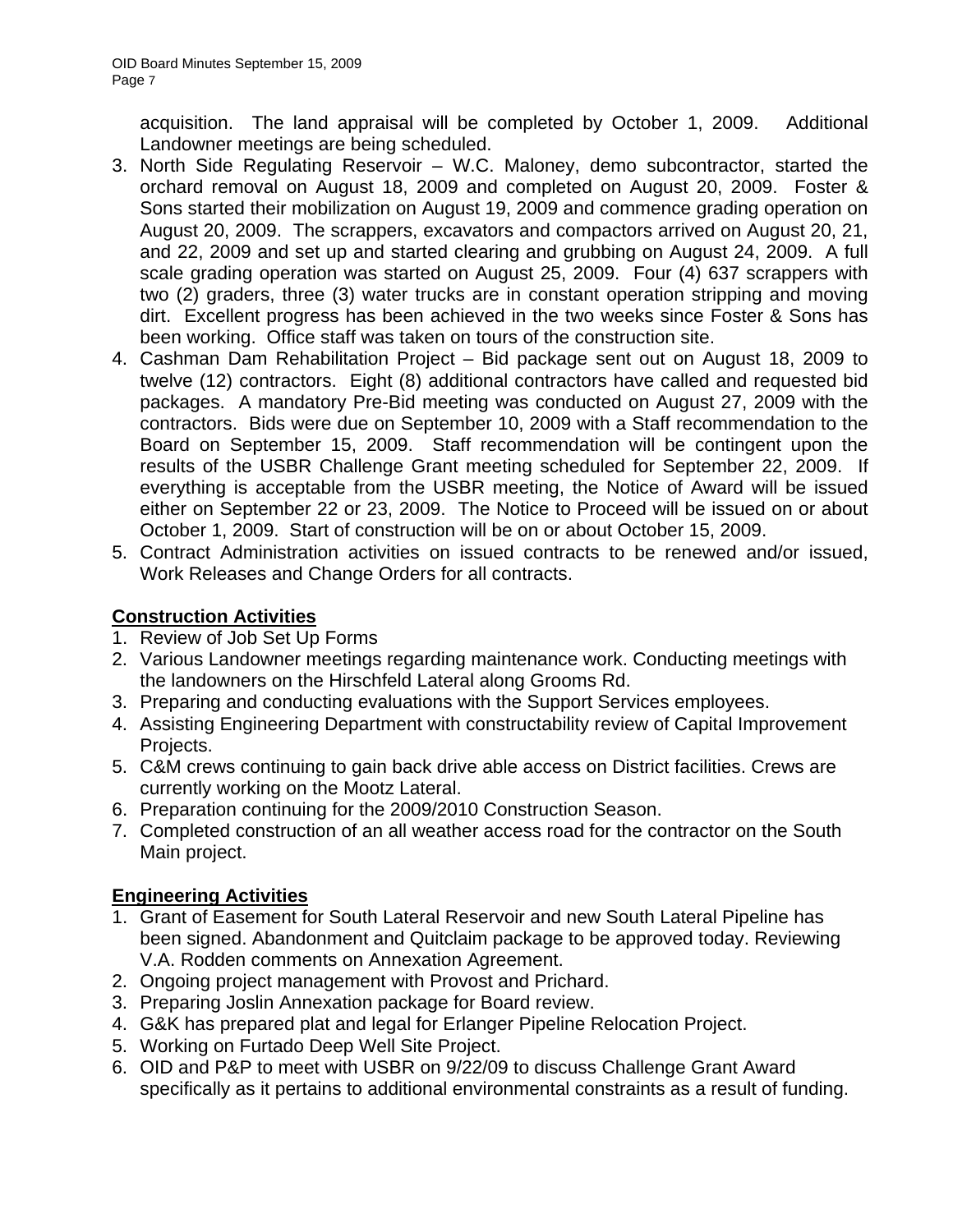OID Board Minutes September 15, 2009 Page 8

- 7. Army Corp of Engineers has approved the language of the Escrow Agreement and the Escrow Account for the Honolulu Bar Mitigation Project has been established. Working with FISHBIO as it pertains to the terms and conditions of the final 404 Permit concerning the Honolulu Bar Mitigation Project. Support documentation concerning the escrow account has been provided to Corp. Final Mitigation and Monitoring Plan for the Honolulu Bar Mitigation Project will be submitted to Corp on 9/21/09 as required in the Final 404.
- 8. Engineering Department assisting Mr. Jernigan in the environmental compliance phase of the New South Main Tunnel. Met with Tom and Albert Conlin on 9/4/09. Correspondence concerning access has been prepared.
- 9. Encroachment Agreement for Belletto's pump station has been drafted and sent to the Belletto's for their notarized signatures.
- 10. P&P working on abutment design for new bridge to span Wildcat Creek. CH2MHill Biologist reviewed site on 8/25/09 and delineated waters. Categorical Exemption is speculated at this point. Geotechnical evaluation will be completed once Grover has completed their work.
- 11. Met with the City of Oakdale on 9/8/09 concerning the possible extension of Warnerville Road.
- 12. Correspondence sent to Mr. Brichetto concerning his illegal encroachments on the Gilbert Lateral.
- 13. Processing Requests for Work Order Approval for the 2009/2010 winter work season.
- 14. Working on Conde annexation final billing with LAFCO and G&K.
- 15. Updated STANCO letter concerning the Willms Ranch, LLC project has been drafted and was submitted to Ms. Savery (Willms Ranch, LLC Counsel) on 9/4/09.
- 16. Northcutt Deferred Conditions Agreement still has not been signed.
- 17. Correspondence sent to adjoining property owner concerning Patterson Deed.
- 18. JBD on vacation the week of 9/14/09.

# **Water Operations Activities**

- 1. Currently on a 14 Day Rotation.
- 2. Evaluating various options for vegetative control for 2010.
- 3. Working on Erlanger Deep Well Project with Engineering
- 4. Various landowner meetings being conducted as needed.
- 5. Reviewing documents relating to the Central Valley Pesticide TMDL process
- 6. Received notice from DWR that funding has been made available for Phase 2 of the Wellfield Optimization Project. Working with DWR to provide an updated scope of work and project schedule.
- 7. Working with Rubicon on gate order for 2009/2010 modernization projects.
- 8. Working with Sierra Controls on various automation projects.

# **Finance and Accounting Activities**

- 1. Preparation of 2010 budget.
- 2. Continue to work on the new software implementation and conversion. Includes restructuring the District's chart of accounts and business process studies.
- 3. Preparation of refunds to all ag water customers that currently have a credit balance on this account.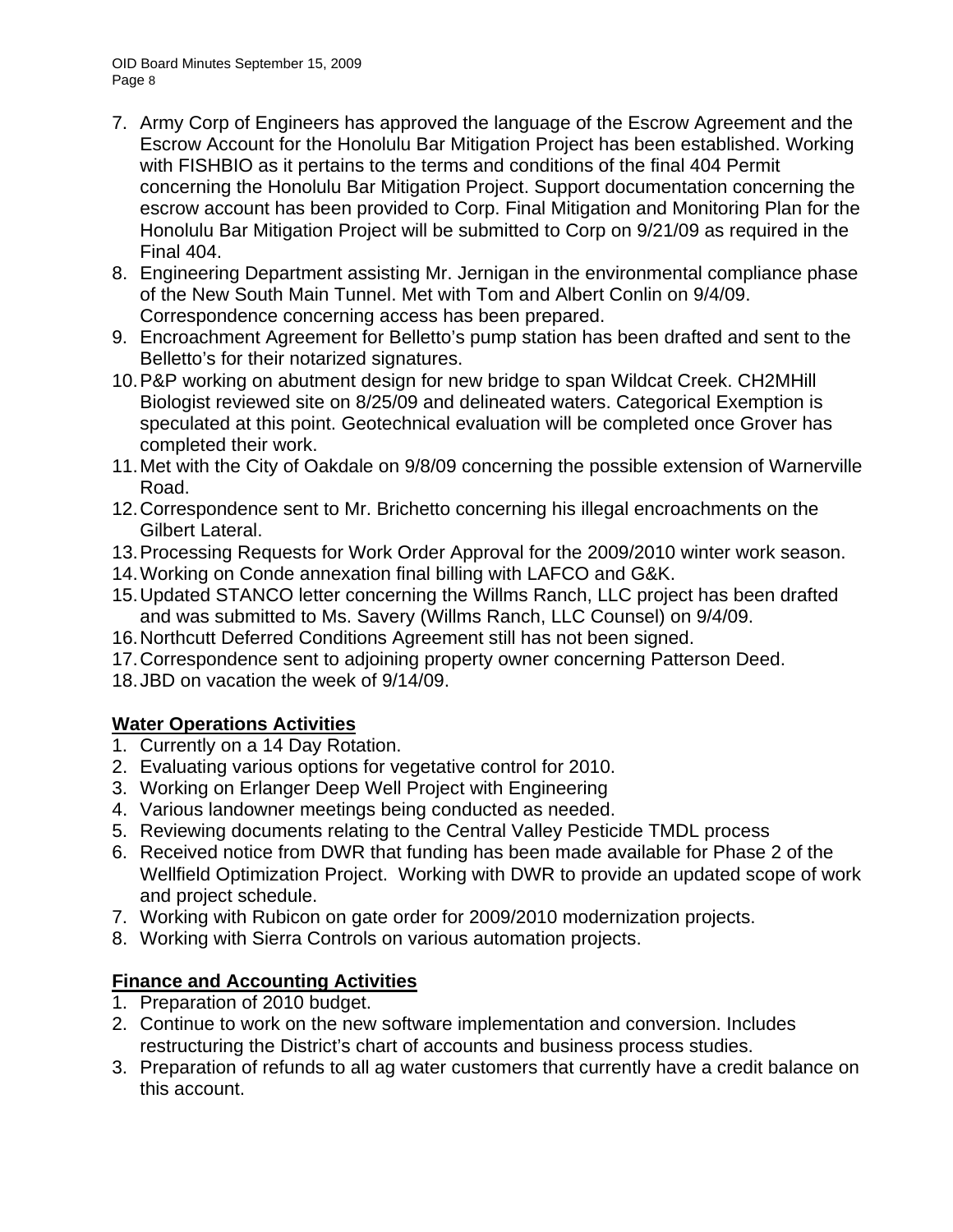- 4. Working with the District's Engineer on setting up an Escrow Account for the Honolulu Bar Mitigation Project.
- 5. Preparation of 2010 budgets for six (6) domestic water and fourteen (14) agriculture improvement districts. Scheduling annual meetings with the six domestic ID to review 2010 recommended charges.
- 6. Review and update of District records for Stanislaus and San Joaquin counties parcel splits.
- 7. Meeting with paint contractors quotes on painting the office building exterior.
- 8. Working with the District's Administrative Assistant to post for the hiring of an additional principal account clerk.
- 10. Route accounting functions (AP, AR, PR, billings, account reconciliations, etc.)

# B. **COMMITTEE REPORTS**

There were no Committee Meetings.

# C. **DIRECTORS' COMMENTS/SUGGESTIONS**

#### Director Alpers

Director Alpers stated that he is concerned about the effects of the Riverbank's Rural Development Area (RDA) on OID taxpayers. He would like to have Marjorie Blom from LAFCO come and discuss these issues with the District. General Manager Steve Knell stated that you either annex into a city or into a county. Now there is a RDA which is neither city nor county. The General Manager stated that the District needs to develop a policy which addresses RDAs. The other problem with the RDA is that it partially incorporates Improvement District 48 which is an irrigation district improvement district for which they pay monies to maintain a pipe system which runs throughout the RDA. Director Webb stated that there needs to be a master plan incorporating improvements to all pipelines.

General Manager Steve Knell stated that he would contact Marjorie Blom with LAFCO and the City Manager and/or Project Manager for the City of Riverbank and see if they are available for the October 20, 2009 meeting to discuss these issues.

Director Bairos Director Bairos had no comments.

Director Taro Director Taro had no comments.

#### Director Clark

Director Clark stated that he attended a meeting requested by the homeowners at Lake Tulloch with Tri-Dam, Tuolumne and Calaveras law enforcement, and the Chairman of the Board of Supervisors of Calaveras County. The homeowners were upset with the boaters who are bringing their boats to the lake and filling them up with water in order to create bigger wakes which are destroying their docks and eroding the shoreline. The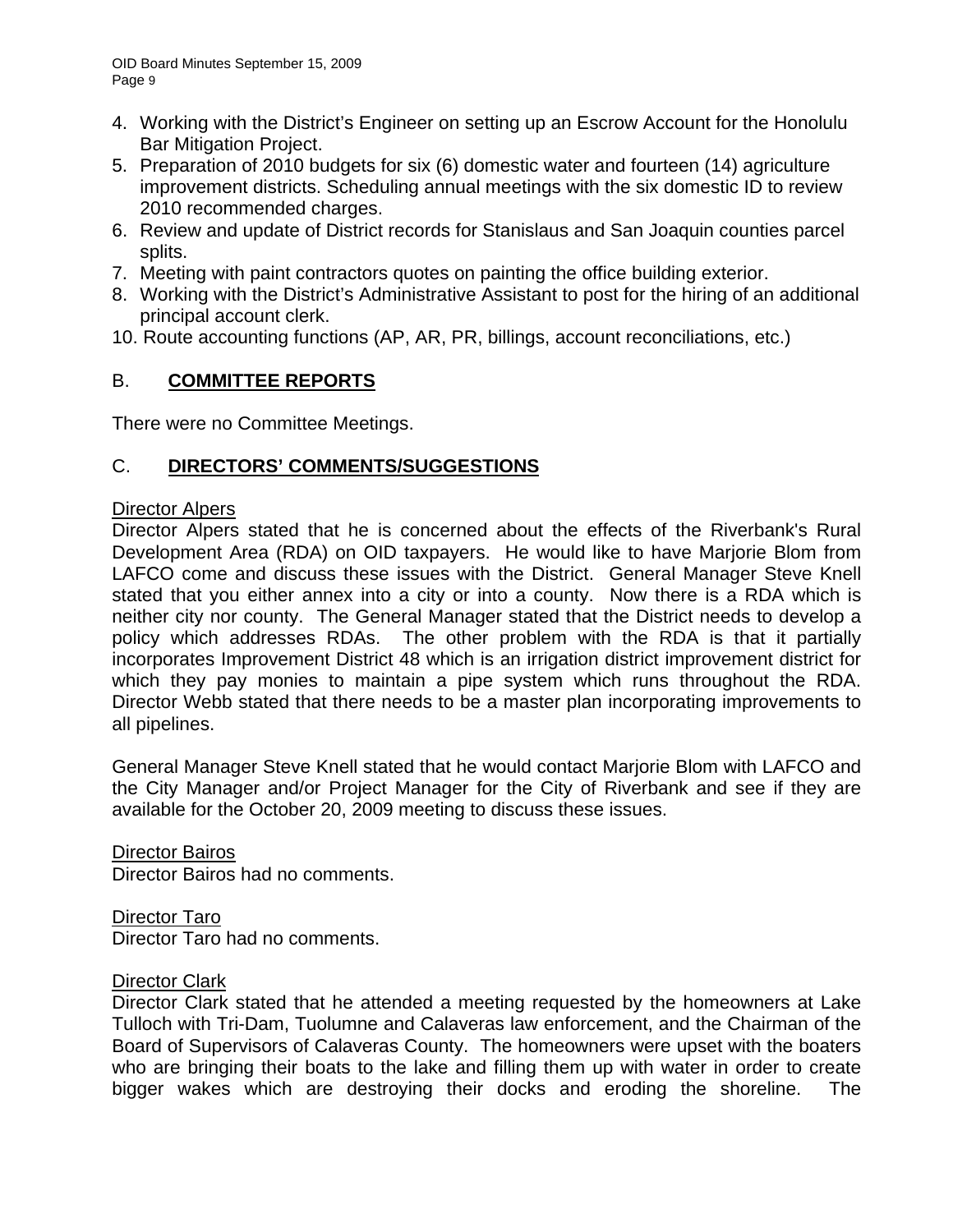OID Board Minutes September 15, 2009 Page 10

homeowners thought that this was an issue to be discussed with Tri-Dam. They were told that this was not a Tri-Dam issue, but an issue to be discussed by their County agencies. It was decided that the law enforcement agencies will survey the buoy placements and determine if there needs to be additional buoy placements to keep the boats as far away from the shore as possible. The buoy placements will be brought to Tri-Dam for discussion.

#### Director Webb

Director Webb asked if there was going to be any legal action filed against the Bureau to stop them from running all of the water down the river next month. Director Webb also stated that ACWA should have a slogan at the Spring Convention which states, "Let's bring common sense back to California's water picture." He further stated that he believes that it is a good idea to have a lobbyist in Sacramento. Director Webb asked Water Operations Manager Kevin King to check into a pond located on Frankenheimer Road on the east side of the Cometa that is full of water all of the time. He asked if that pond is in the District or out of the District. Water Operations Manager Kevin King stated that pond is out of the District. Director Webb asked him to check into that pond.

At the hour of 9:53 a.m. the Board adjourned to Closed Session

#### **CLOSED SESSION ITEM NO. 15**

#### **A.** *Government Code* **§§54956.9(b) Litigation Matters**

(1) *OID, et al. v. United States Department of Commerce, et al.* 

At the hour of 10:17 a.m. the Board adjourned to open session

General Manager Steve Knell reported that coming out of Closed Session the Board voted unanimously to cover the cost of the General Manager Steve Knell to travel to Washington DC and incidental lobbying costs to speak with specific congressional staff regarding the impact of the biological opinion on OID. The General Manager was also directed to begin the efforts of securing a State lobbyist in Sacramento and to bring this information back to the Board for further discussion

## **OTHER ACTION ITEM NO. 16**

At the hour of 10:19 a.m. the meeting was adjourned. The next Regular Board Meeting of the **Oakdale Irrigation District Board of Directors** is scheduled for **Tuesday, October 6, 2009 at 9:00 a.m.** in the board room at 1205 East F Street, Oakdale, CA.